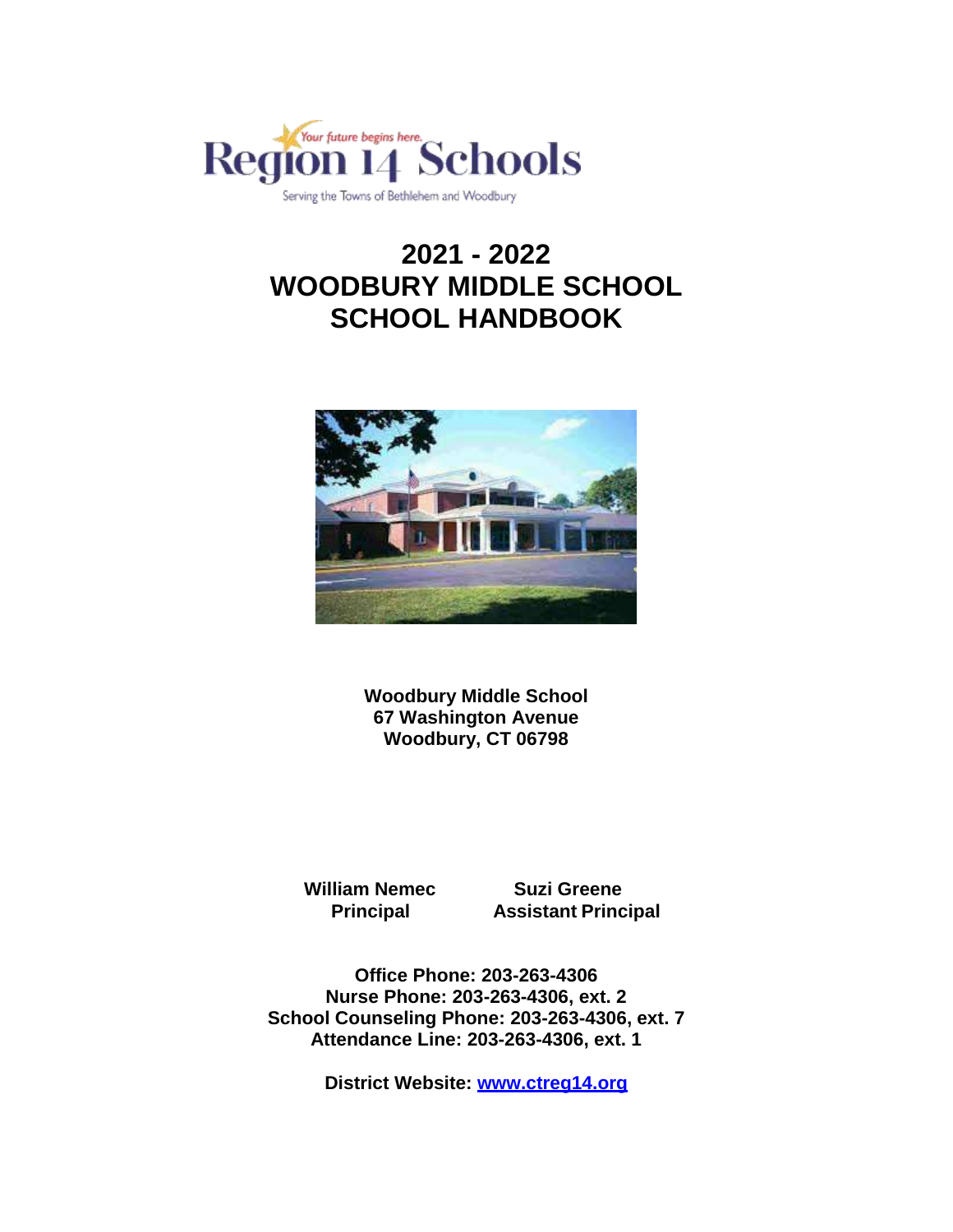# **Woodbury Middle School Core Values**



# **Respect… Responsibility… Relationships**

This handbook is for you. Please familiarize yourself with the enclosed information as it contains important information about school resources, policies, procedures, and expectations for student behavior. Thank you for your continued support.

- *In an attempt to unify the district and school handbooks, please note that the Region 14 District Handbook is on line at ctreg14.org. The District handbook includes many policies that were formerly included in this WMS handbook. Questions regarding the Region 14 handbook can be directed to the Region 14 Superintendent's office.*
- *Please note that any changes to the Woodbury Middle School handbook guidelines due to COVID-19 will be sent to families under a separate cover. The guidelines in this handbook were written with the assumption school will operate under standard operating procedures. These guidelines may not conform to our COVID-19 operating procedures. Woodbury Middle School reserves the right to make changes based on Center of Disease Control (CDC) and the Connecticut State Department of Public Health recommendations.*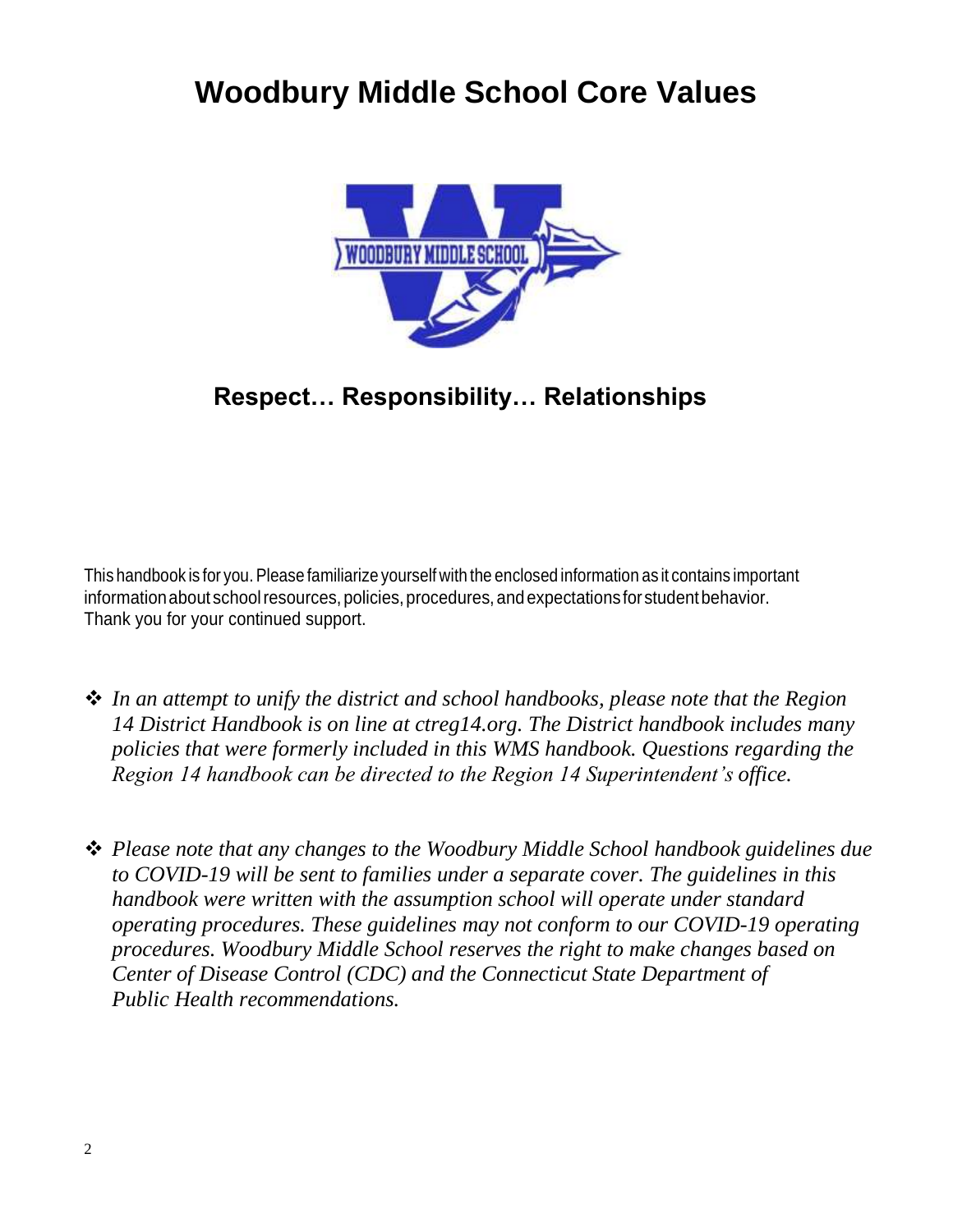# **Contents**

| Responsibility for school belongings | $\mathbf Q$ |  |
|--------------------------------------|-------------|--|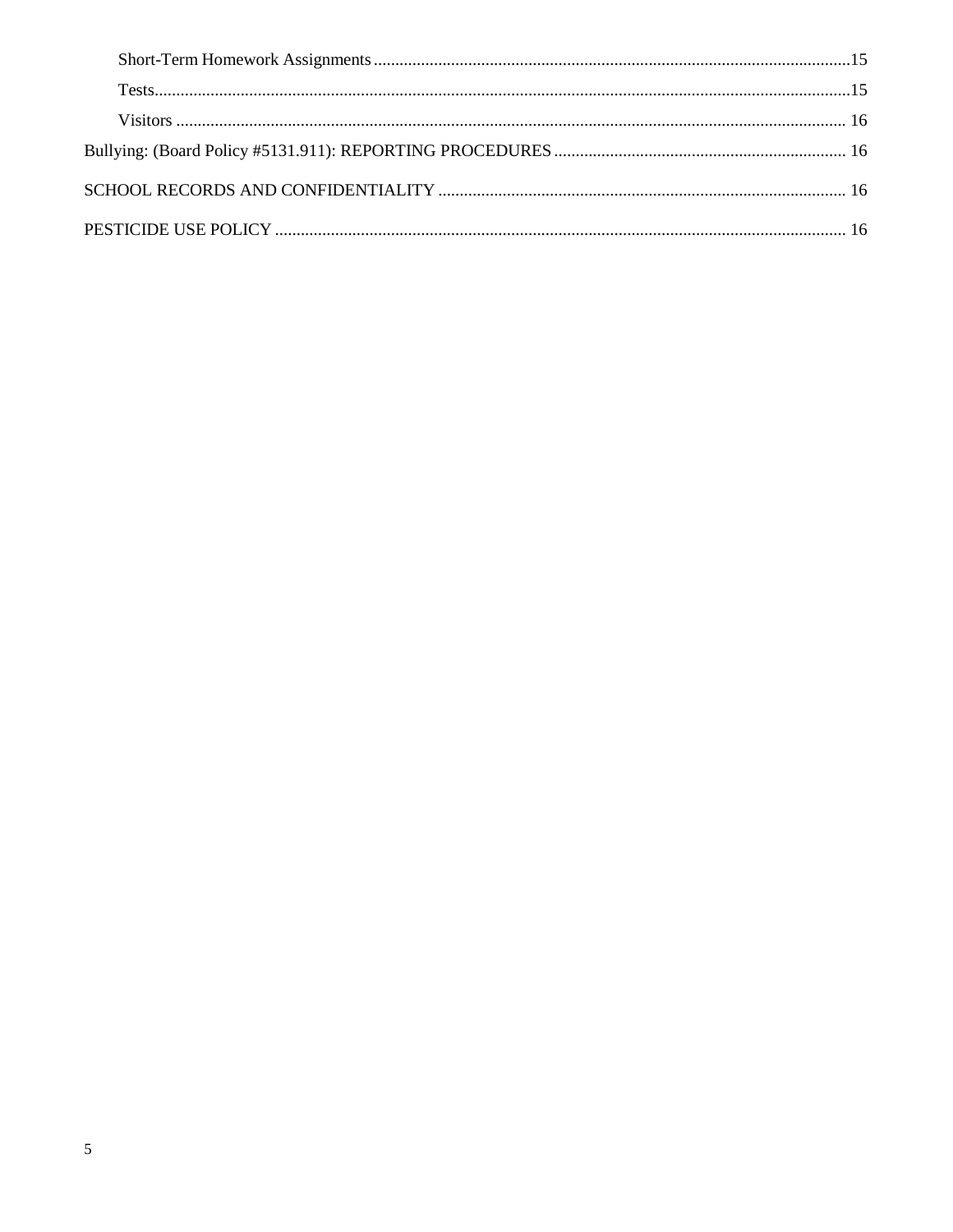#### **SUPPORT SERVICES INFORMATION**

#### <span id="page-5-1"></span><span id="page-5-0"></span>**Counseling Services – Grades 6-8**

Atatimewhenyoungadolescentsarechangingphysically,intellectually,andemotionally,theWMSSchool Counseling Department is committed to supporting our students during their sixth, seventh and eighth grade years. School counselors work with students individually, during their classes, and in predetermined groups.

#### <span id="page-5-2"></span>**Psychological Services**

Our school psychologist serves students through the administration and interpretation ofpsychological and psychoeducational evaluations, counseling with students as needed, consultation with parents and families, and providing information and referrals for out of district resources.

#### <span id="page-5-3"></span>**Social Worker**

Our social worker provides services to students and families in order to help students attain maximum benefits from the educational program. The social worker also offers direct and indirect services including individual, group and family counseling, and interdisciplinarycollaboration.

#### <span id="page-5-4"></span>**Speech Pathologist**

Ourspeechpathologistprovidesdirectandindirectservicestostudentswhohavebeenidentifiedwith communication disorders.Students are also evaluated for speech/language challenges as partof the special education referral process.

#### <span id="page-5-5"></span>**Students with disabilities**

A student who has a disability impacting the ability to learn or function in the school environment may be entitled to special services including reasonable accommodations (Section 504 Plan) and special education (Individualized EducationPlan).A504Plan outlines the accommodations thata student witha disabilityneeds inorderto participate fully intheprograms offered bythe school.**Please refertothedistricthandbookforfurther information.**

#### **HEALTH SERVICES INFORMATION**

#### <span id="page-5-7"></span><span id="page-5-6"></span>**Nurse**

The school nurse is on duty from 7:15 a.m. to 2:35 p.m. Her telephone number is: **263-4306, ext. 2.** For the protection and welfare of everyone, parents are requested to keep children at home if they are ill, and to notifytheschool*usingtheattendancephoneline*at:**263-4306,ext.1**before8:00a.m.oftheirabsence. Ifa studenthasafeverof100°orabove,diarrheaand/orvomiting,theyshouldnotreturntoschooluntiltheyare symptom free for 24 hours.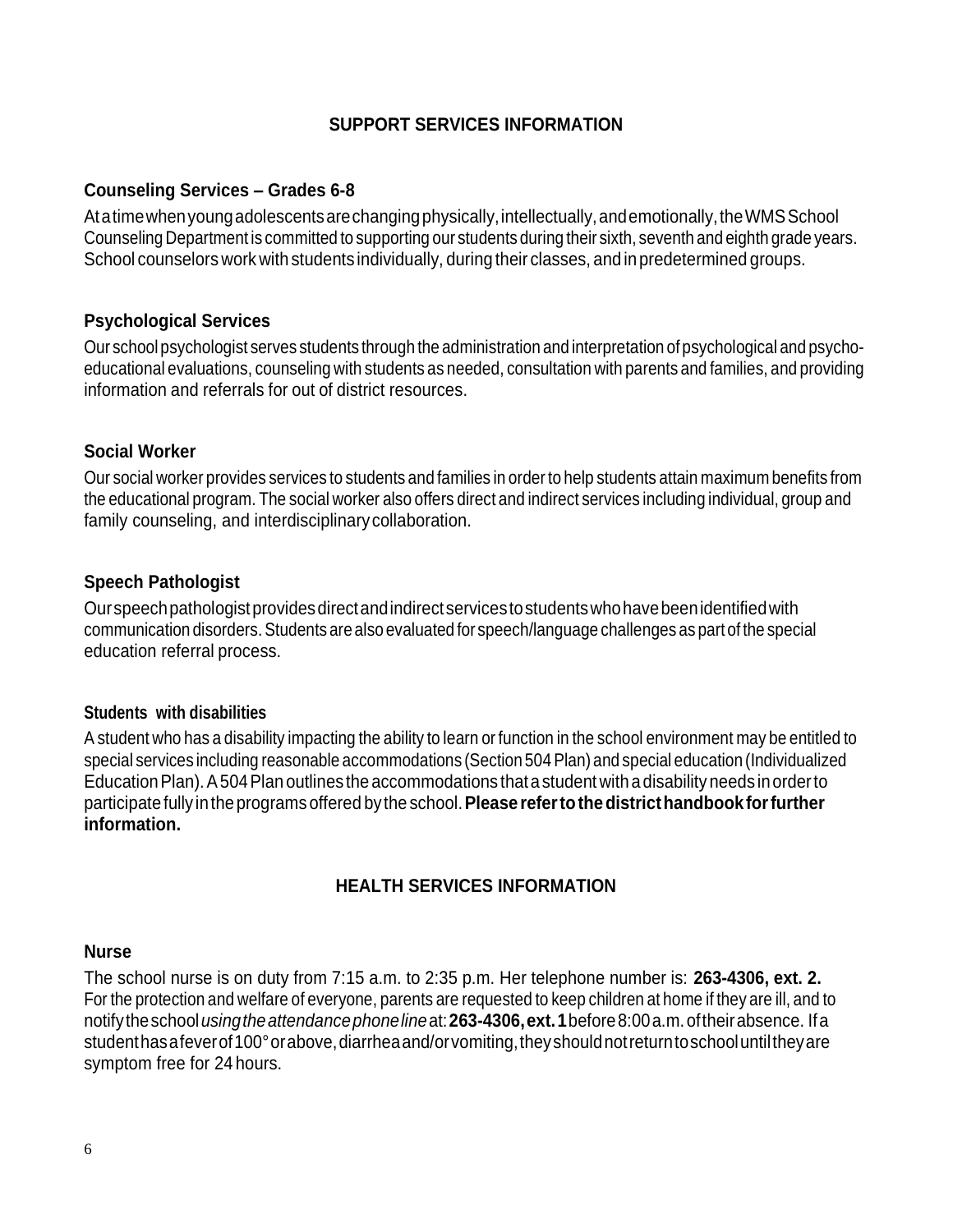#### <span id="page-6-0"></span>**Accidents**

Every accident in the school building, on the school grounds, or at any athletic event sponsored by the school must bereportedtothepersoninchargeoftheactivityandtotheschoolnurse.Studentaccidentinsuranceismade available at the beginning of each school year. When possible, immediate parent notification will occur in the event of student accidents.

#### <span id="page-6-2"></span><span id="page-6-1"></span>**Physical Exams for Students Entering 6th Grade**

Studentsarerequiredtohaveaphysicalexamingradesix.AConnecticutStatephysicalformwillbesentto parents in June prior to the child's entry into grade six. Parents must complete the front of the blue physical form and have the exam conducted by December 31, 2017 and submit documentation to the school nurse by January 31, 2018. Students will not be allowed to attend school at the start of their  $7<sup>th</sup>$  grade year until required documentation is received.

The examination required will be done free of charge by the school physician for those students who meet the federal eligibility guidelines for free and reduced lunch.

# <span id="page-6-3"></span>**Procedure for the Administration of Medication in School**

**Please refer to the Region 14 District Handbook for further information.**

#### <span id="page-6-4"></span>**Screenings**

**Please refer to the Region 14 District Handbook for further information.**

#### <span id="page-6-5"></span>**Self-Administration of Medicine**

**Please refer to the Region 14 District Handbook for further information.**

#### <span id="page-6-6"></span>**Sports Physicals**

A student athlete must have a physical each year to participate in interscholastic sports.

- 1. Families are encouraged to get on a summer schedule concerning athletic physicals. This would allow student athletes to compete in all three seasons with a valid, current physical.
- 2. Completed physical examination forms (or copies of) must be on file in the Nurse's Office prior to the first tryout or practice session.

#### <span id="page-6-7"></span>**Immunization**

**Please refer to the Region 14 District Handbook for further information.**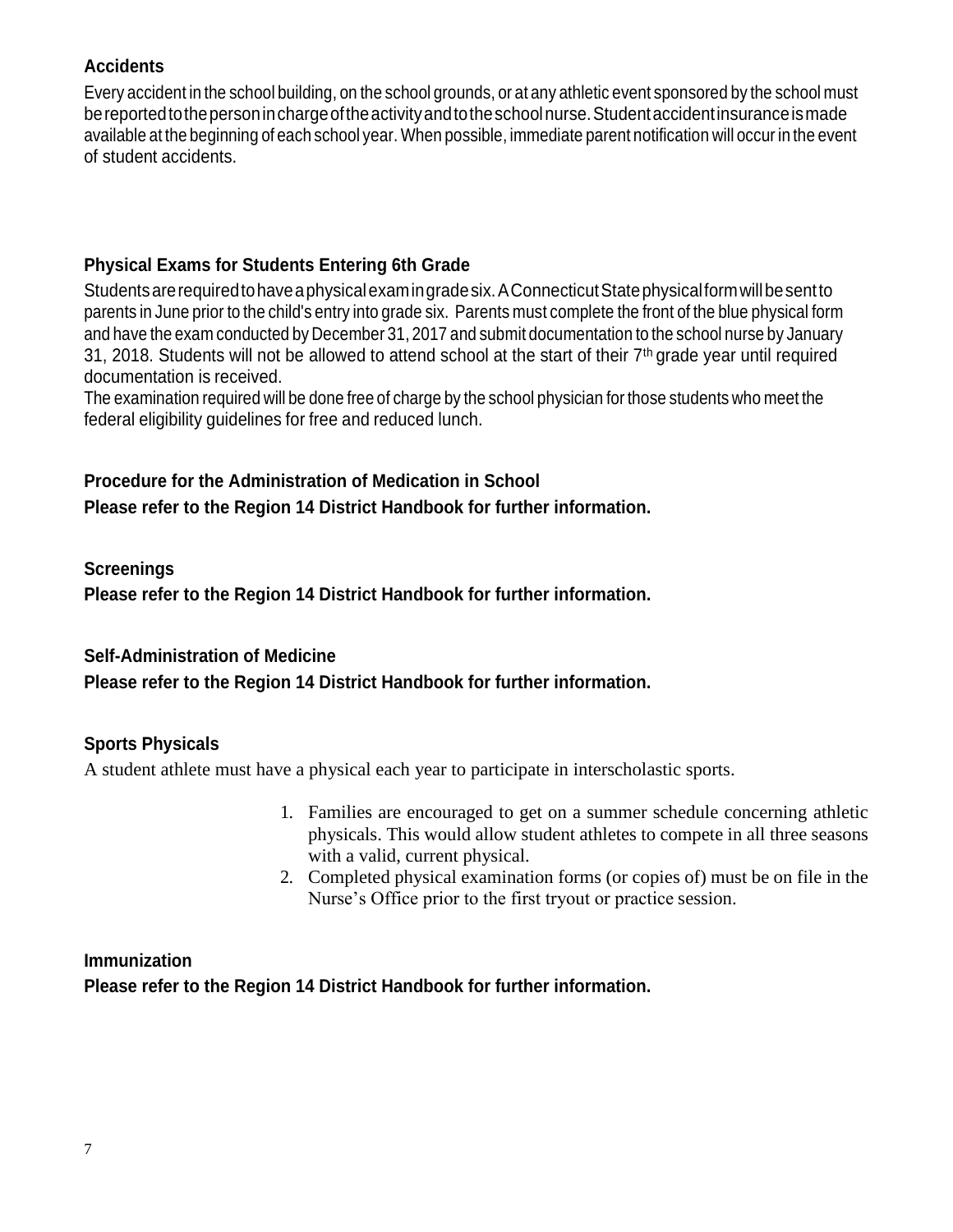# <span id="page-7-0"></span>**Required Immunizations Please refer to the Region 14 District Handbook for further information.**

In accordance with Connecticut State Health Laws, no student will be allowed entry into the 7th grade without a physical exam, a second measles vaccine, at least one dose of hepatitis B vaccine, and a Varicella vaccine or proof of immunity to Varicella (chickenpox) signed and dated by a physician.

#### **Transfer Students**

In order to comply with Connecticut State Health Code, the following procedures will be implemented:

- Students transferring from other school districts *must* present proof ofrequired health assessments and immunizations upon registration.
- If the health assessment and/or immunizations are incomplete, the student *will not be able to attend* school until requirements are met. Documentation may be in the form of physician's letter or medical records from the previous school.

Exemptions from these requirements will be granted due to:

- Medical reasons, which must be provided in writing by a licensed physician
- Religious beliefs, which must be documented

#### **EXPECTATIONS FOR A SUCCESSFUL LEARNING ENVIRONMENT**

#### <span id="page-7-2"></span><span id="page-7-1"></span>**Attendance**

**Please refer to the Region 14 District Handbook for further information.**

#### <span id="page-7-3"></span>**Reporting a student's absence**

A parent or guardian should report a student's absence by calling the main office attendance phone line at 263- 4306, ext. 1. Our attendance phone line is accessible 24 hours a day. An absence note signed by the parent/guardianmustbesubmittedtothemorningadvisorwithin10daysofthestudent'sreturntoschool. Parents/Guardians are encouraged to write the note in the language most comfortable. Astudent's absence from school shall be considered excused if written documentation of the reason for the absence has been submitted within 10 school days of the student's return to school or in accordance with Section 10-210 of the Connecticut General Statutes or the state's guidelines for excused and unexcused absences.

#### <span id="page-7-4"></span>**Tardy to School**

Students who arrive late to school are required to bring a parent note upon arrival. A student who is not in school by 9:30A.M. maynotparticipateinorattendanyextra-curricularactivities scheduledforthatday,without prior approvalfromschooladministrators.Extracurricularactivitiesincludeconcerts,scheduledpractices,interscholastic games, music/drama rehearsals, dances, or other school-related activities. In the event students reach five tardies to school a warning notice will be sent home. Students with excessive tardies will result in mandatory meeting with administration.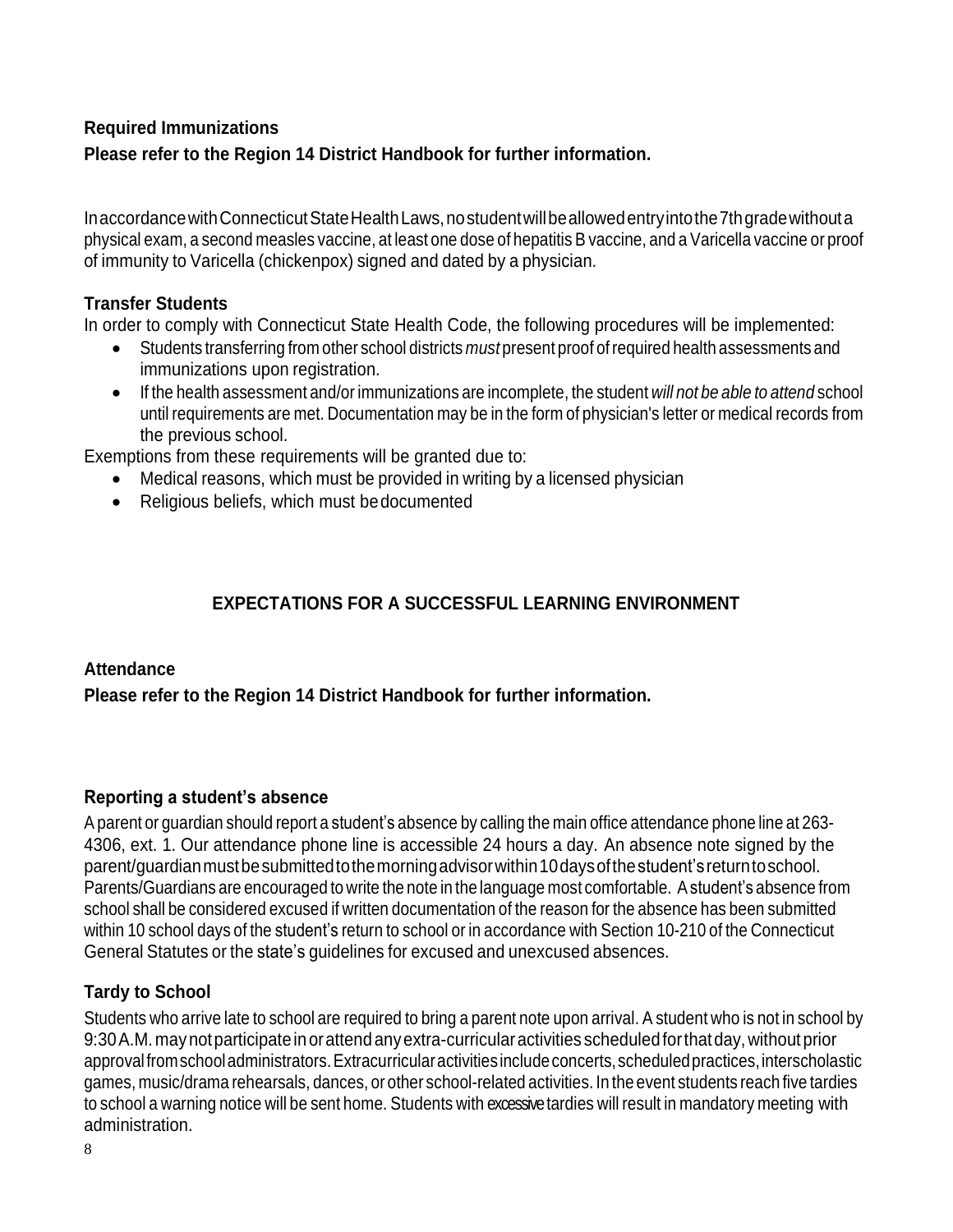#### **BEHAVIORAL EXPECTATIONS**

<span id="page-8-0"></span>The Warrior Way is our guiding principle concerning all behavioral expectations. These principles are discussed in all Family classrooms and guide our daily expectations:



The following expectations will foster a school environment that is positive, productive, and safe for the entire school community.

- Respect yourself, others, and property
- Accept responsibility for your actions
- Come to school and to class prepared to learn
- Help to maintain a positive and productive learning environment
- Abide by all school rules, school board policies, and state/federal laws

#### <span id="page-8-1"></span>**Responsibility for school belongings**

Care of textbooks, Chromebooks, library books, and other school materials is the responsibility of the student. Students will be expected to pay for any lost or damaged school issued materials.

## <span id="page-8-2"></span>**After School Policy**

After the 2:15 PM bell, all students staying after school must immediately report to an assigned, supervised activity as directed. Students remaining after school without an activity to attend will be asked to leave school grounds.

Students staying after school are expected to:

Reportimmediately to assignedactivityafterdismissal

Stay in their assigned room/area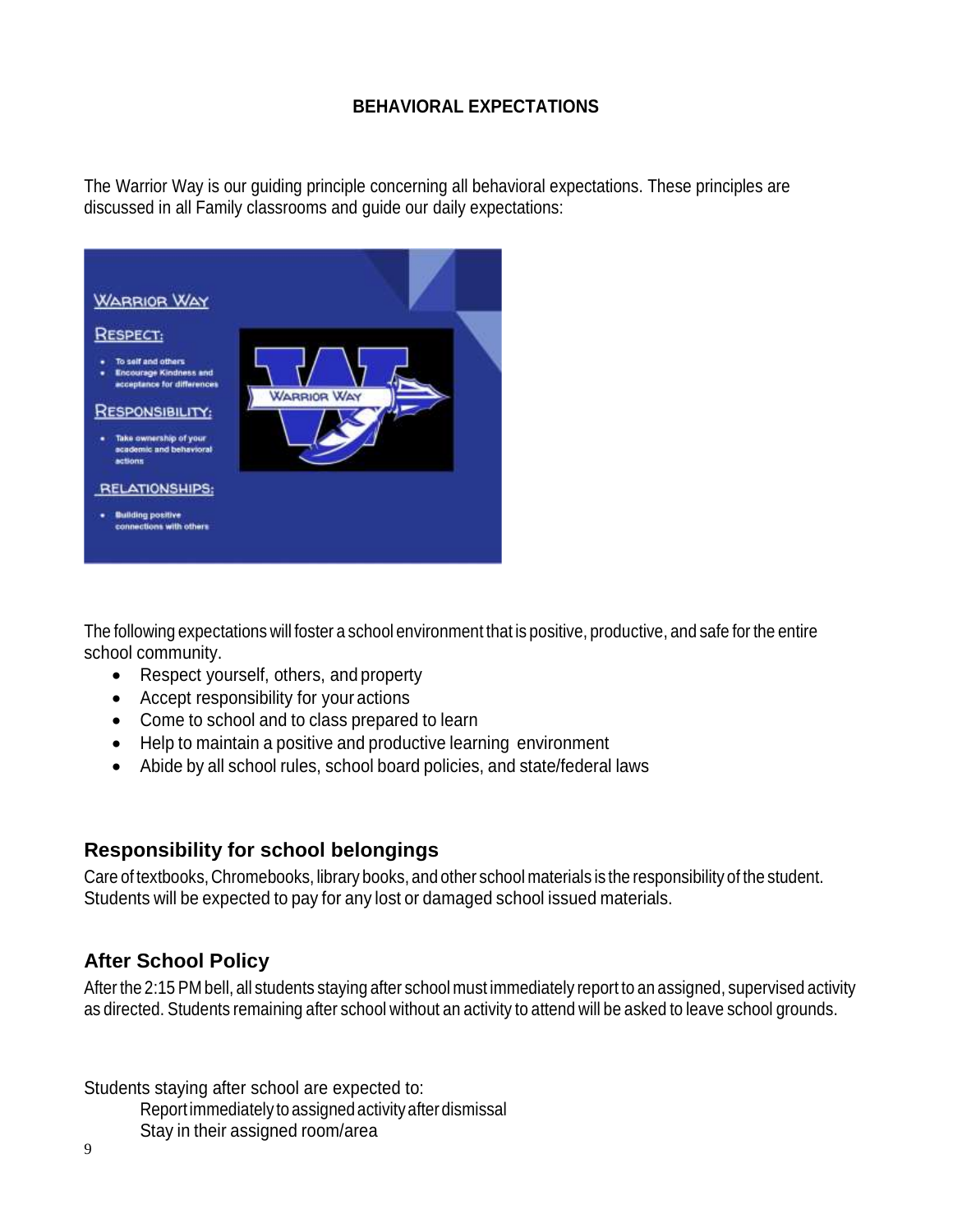<span id="page-9-2"></span>Be picked up on time

Students not attending after school activities are not supervised from the time of school dismissal until the start of any WMS sporting event or other WMS evening event.

# <span id="page-9-0"></span>**Alcohol and Drug Use**

**Please refer to the Region 14 District Handbook for further information.**

# <span id="page-9-1"></span>**Beverage Containers**

Students may use an individual beverage container in the cafeteria *during lunch only***.** Two liter containers, energy drinks, soda, and glass bottles are prohibited.

# **Bus Passes**

If a student needs to ride a school bus other than his/her assigned bus, the office must receive written permission from a parent or guardian stating the location where the student is to be dropped off. Written permission must be submittedtothemainofficeatthestartoftheschooldaytoallowforprocessing. E-mailsandlastminutephone calls are discouraged due to the difficulty in determining the sender and a timely turnaround. Passes are approved by school administration and the bus company.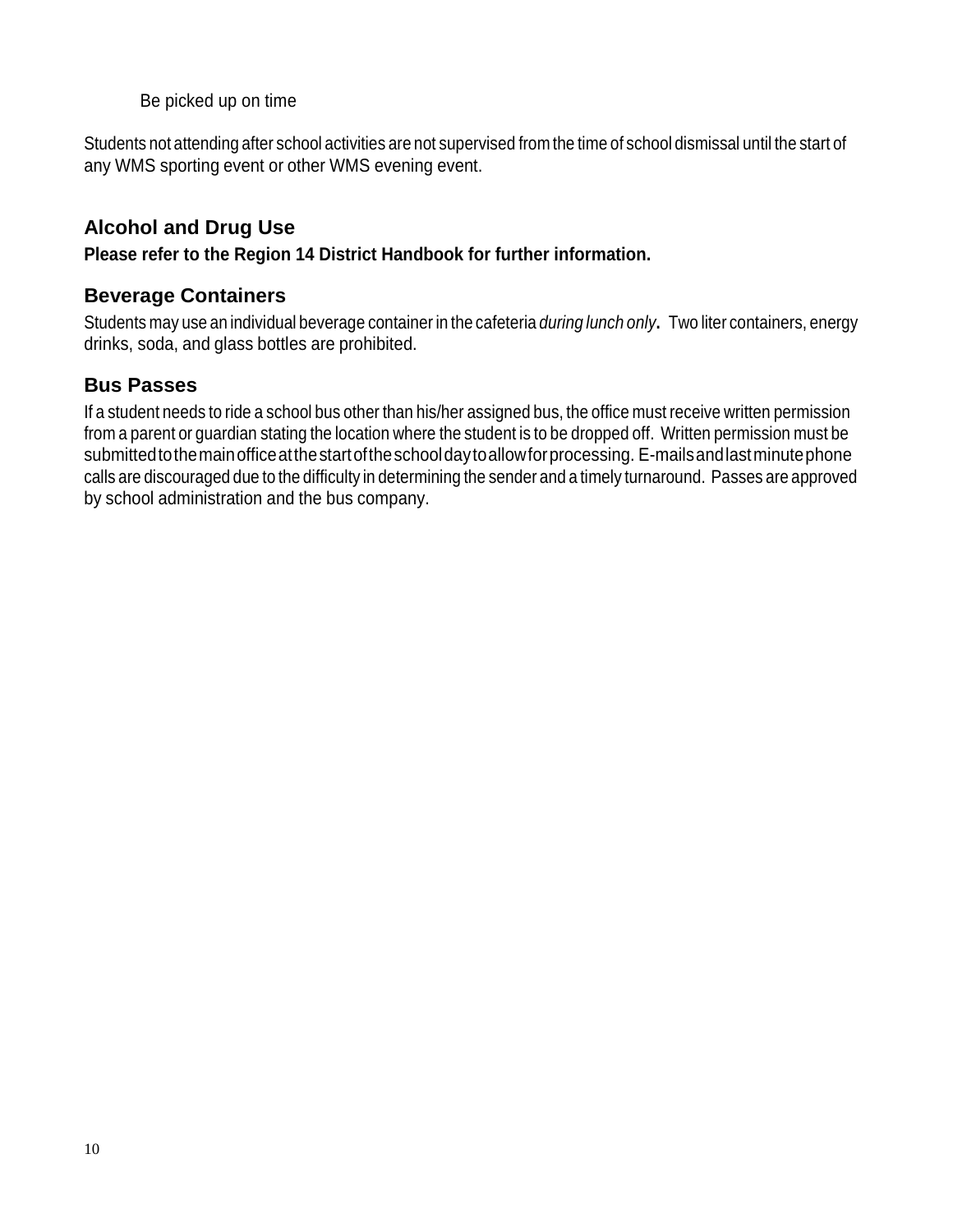# <span id="page-10-0"></span>**Book Bags and Backpacks**

Students may bring book bags and backpacks to and from school. However, they are not allowed in classrooms. Each student has a locker; it is expected that students leave backpacks/bags in their locker.

**Office Telephone:** The office telephone may be used for emergencies and/or for making phone calls during non- academic times. Students should make after school arrangements prior to the start of the school day. Pleasedonotcallortextyourchildduringtheschoolday. Ifyouneedtoreachyourchild,callourmainofficeand wewillarrangeforyoutospeaktoyourchild. Phonecallsandtextsduring schoolhours impactslearning, is distracting, and compromises our school rules about cell phone use.

# <span id="page-10-1"></span>**Cell Phones/Electronic devices (Exception Chromebooks)**

Cell phones, Smart Phones, electronic devices etc. with the exception of school issued Chromebooks ARE NOT to beusedduringtheschoolday(7:25AM-2:15PM)unlessgivenpermissionbytheadministration**.** Ifbroughtto school, phones must remain off, and locked in the student's locker. The school is not responsible if they are lost, stolen, or damaged. Note: All students will have a brief opportunity to check his/her phone at the start halftime/lunch. This time is to allow for any parent communication that needs to be shared with the student prior to the end of the school day. Students, who misuse a cell phone /electronic device while in school, including photographing any individual, may result in disciplinary action. If the phone rings or is used during the day it will be confiscated, until the end of the day. Office phones are available for students to make important/emergency calls. A parent needing to speak to his/her child immediately should contact the main office and the child will called to the office. Please refrain from calling or texting during the school day.

Failure to follow the procedure above will result in the following:

**Incident 1** - Loss of device until the end of the school day – Student to meet with administration **Incident 2** - Loss of device until the end of the school day – Student to meet with administration and parent notified. **Incident 3 –** Student to meet with administration, device will only be returned to a parent. **Subsequent incidents** – Disciplinary action to be determined by administration and device will only be returned to

a parent. Individual plan regarding student cell phone to be determined by administration.

Responsibility for damage or loss of electronic devices brought to school rests *solely with the owner.*

#### <span id="page-10-2"></span>**Acceptable Use Policy**

**Please refer to the Region 14 District Handbook for further information.**

## <span id="page-10-3"></span>**Chromebooks**

AllStudentsareissuedaChromebook, chargingcordandprotectivecaseforuseinschoolandathome.The Chromebooks are loaned to the students for educational purposes fortheacademic year. Moreover, administrative staff and faculty retain the right to collect and/or inspect Chromebooks at any time. Students are expected to have the school issued case on the Chromebook at all times. It is expected that students charge Chromebooks at home nightly and bring them to school fully charged daily.

# <span id="page-10-4"></span>**Responsibility for the Chromebook**

Students are solely responsible for the Chromebooks issued to them and must adhere to the following: **Students**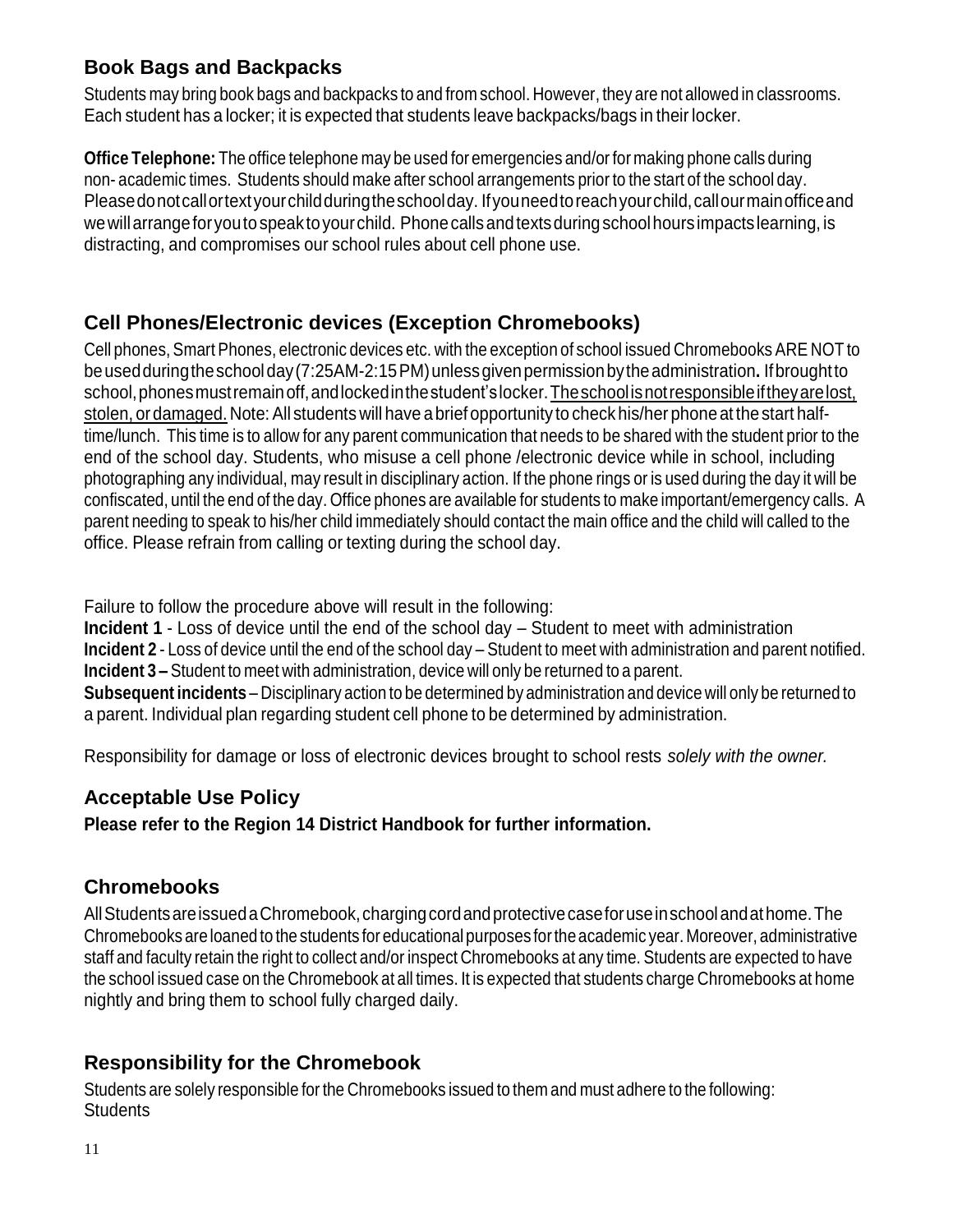- must comply with Region #14 Acceptable Use Policy, and all policies of the school district when using their Chromebooks.
- must bring their Chromebooks to school every day and make sure it is fully charged. Note:AfullychargedChromebookshouldlast6.5hourscharged.
- must treat their device with care and neverleave it in an unsecured location.
- must keep their device in the protective case provided.
- must promptly report any problems with their Chromebook to WMS library media specialist
- may NOT remove or interfere with the serial number and other identification.
- may not attempt to remove or change the physical structure of the Chromebook, including the keys, screen, cover or plastic casing.
- may not attempt to install or run any operating system on the Chromebook other than the ChromeOS operating system supported by the school.
- ●must keep their device clean and must not touch the screen with anything (e.g., your finger, pen, pencil, etc..) other than approved computer screen cleaners.
- Sound must be muted at all times unless permission is obtained from the teacher for instructional purposes. Headphones may be used with teacher permission.

# <span id="page-11-0"></span>**Chromebook Repair Procedure**

IfaChromebookisinneedofrepair, studentsmustbringittothelibrarymediacentertosubmitatickettohaveit fixed.Ifitisthefirstrepairrequestwithinayeartherepairiscoveredatnochargeunlessthedamageisdeemed intention or due to lack of care. In this circumstance administration will be notified and charges to the family may be incurredfortherepair. Each classroom will have a loaner Chromebooktouse, while your Chromebook is being fixed.Loanerswillnotbeavailableinthelibrarymediacenterfordailyuse.Studentsareexpectedtobringtheir Chromebooks daily to class.

# <span id="page-11-1"></span>**Cheating**

Students may not copy, plagiarize, or falsify their work in any way

## <span id="page-11-2"></span>**Stealing**

Stealing is a violation of person and property. Missing or stolen property must be reported immediately.

## <span id="page-11-3"></span>**Vandalism**

Vandalism is the willful defacement or destruction of school property.Students who vandalize school property will repair or replace the damaged property and may receive disciplinary consequences.

## <span id="page-11-4"></span>**Dress Code**

**Please refer to the Region 14 District Handbook for further information.**

# <span id="page-11-5"></span>**Conduct**

**Inappropriate Physical Contact:** Including Fighting, Punching, Kicking, Slapping, Etc.: Is cause for disciplinary action by school administrators.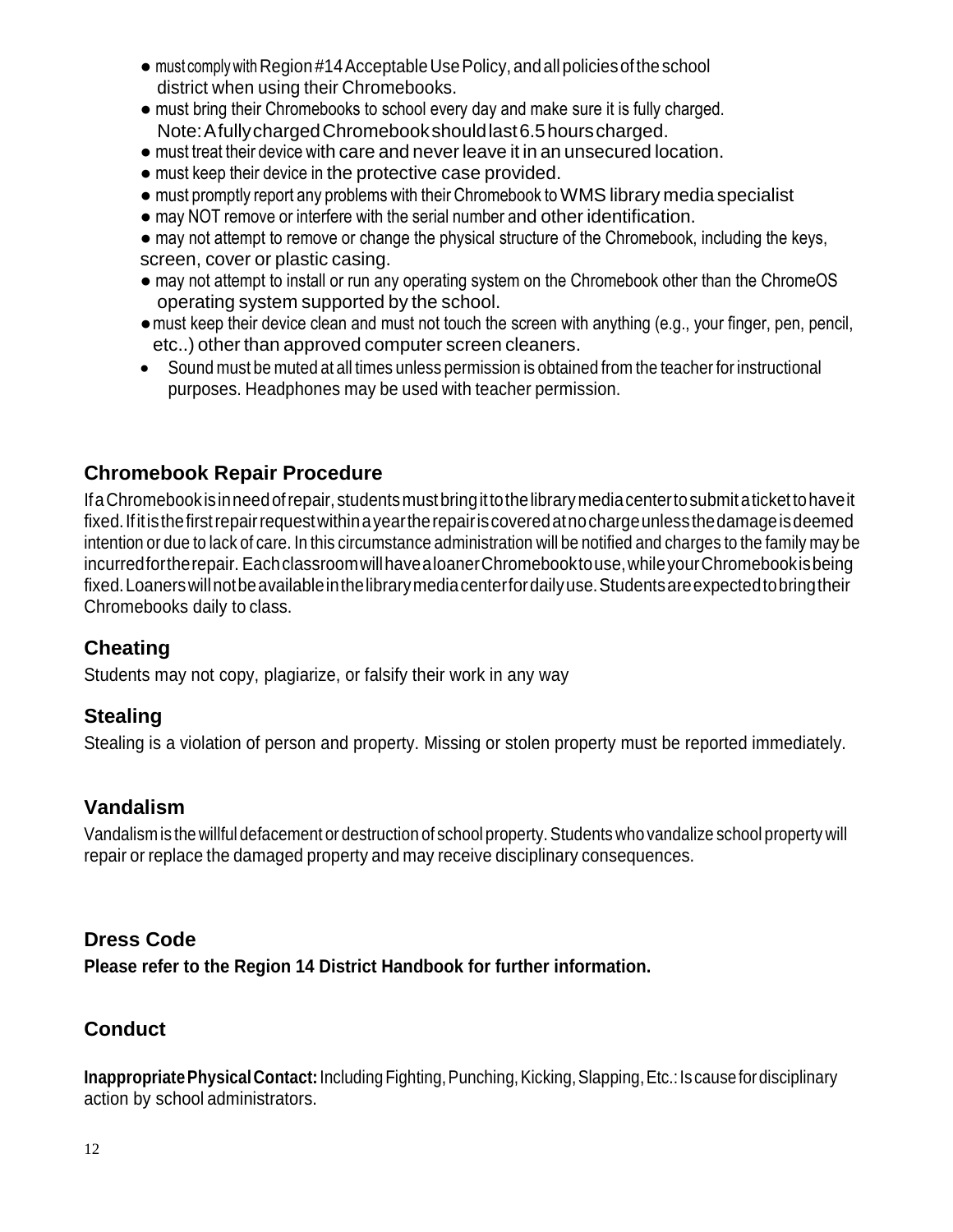**Hallway Passes**: Students moving within the building, outside of their daily schedule, must have a hallway pass *at all times*.

#### **Internet Use**: Please see Acceptable use policy **in the Region 14 District Handbook**

**Language**: The use of profanity, abusive language, swearing, or obscenities is unacceptable in ourlearning community and will not betolerated.

**Office Telephone:** The office telephone may be used for emergencies and/or for making phone calls during non- academic times. Students should make after school arrangements prior to the start of the school day. Pleasedonotcallortextyourchildduringtheschoolday. Ifyouneedtoreachyourchild,callourmainofficeand wewillarrangeforyoutospeaktoyourchild. Phonecallsandtextsduring schoolhours impactslearning, is distracting, and compromises our school rules about cell phone use.

**Possession of Dangerous Items:** Possession/or use of weapons or other dangerous objects, including all flameproducing objects orlaser pens is strictly forbidden on school property, on the bus, anywhere on school grounds, or during any school-sponsored activity. Possession of such weapons or items may result in an immediate out-ofschool suspension, recommendation for School Board action, and notification of police and other school authorities.

**RecreationalEquipment**:Skateboards,rollerblades, or other sports equipment are not allowed to be used on school property unless supervised as a Physical Education class activity.

#### School Bus Behavior Code

Riding the bus is a privilege.

- Be at the bus stop at the designated time.
- Always wait for the bus on the shoulder of the highway or sidewalk.
- Do not crowd when boarding or exiting the bus.
- Remain properly and quietly seated while the bus in motion.
- Keep head, arms, and hands inside the bus at all times.
- Never throw objects in the bus, out of the bus window, or when off the bus.
- Promptly obey instructions of the bus driver.
- Do not deface in any manner bus seats or equipment.
- Do not distract the attention of the bus driver at any time from his/her duties.
- Food or beverages are not allowed for consumption on the bus.

Failure to comply may result in termination of riding privileges.

<span id="page-12-0"></span>**Wellness–**Pleasereferto**BoardPolicy6143**forcompletedetailsaboutwhatfoodsareallowableinschool.

## **EXTRACURRICULAR ACTIVITIES**

## <span id="page-12-1"></span>**After School Clubs, Sports and Activities**

WMS offers anumber of clubs, sports, and other extracurricular activities. These are designed to respond to a variety of students' needs and interests. Students who are absent or suspended from school may not participate in anathleticactivityorotherextracurricularactivityheldonthesameday.Anystudentwhoistardy toschoolor leaves school early must receive administrative approval to participate in an athletic activity held on that day. Poor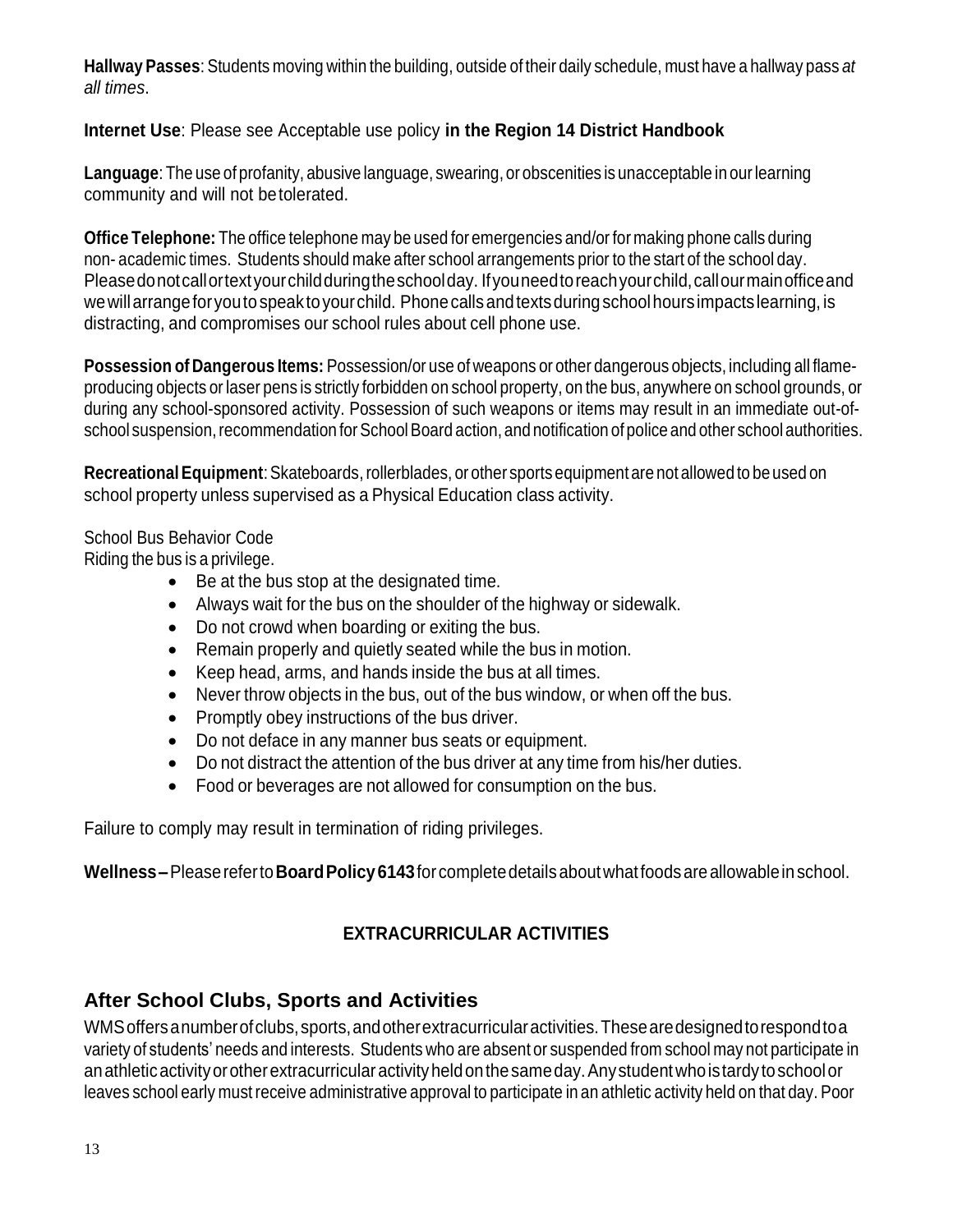academic performance orinappropriate student behavior may result in short-term orpermanentremoval ofthe student from a specific activity. Information on all of ouractivities can befound at**[www.ctreg14.org.](http://www.ctreg14.org/)**

# <span id="page-13-0"></span>**Sport Eligibility**

Students must be in good standing behaviorally and academically to participate in sports at Woodbury Middle School. Behavior or academic concerns may result in the following:

- Students may be ineligible to tryout for any middle school team sports activity
- Students may be suspended from participation in any middle school team sports activity until passing status in all subjects is regained

(A failing grade is equal to the grade of F - a 64 or below grade point average*).*

Students who regain passing status in all academic and/or unified arts at the next progress monitoring date will regain eligibility to participate in middle school team sports.

# <span id="page-13-1"></span>**After School/Evening Events**

School events are held in the school or on school grounds. Rules to follow during events are as follows:

- Students who leave the event may not return. If a student asks to leave early, school administration will call home to inform theparent/guardian.
- Only WMS students are allowed to attend events.
- Students who are absent or not in school for minimum of half of day, or are suspended on the day of the event are not allowed to attend the events.
- Students who choose to engage in inappropriate behavior during a school event or students picked up later than 30 minutes past the end of an event (without prior notice) will not be allowed at the next scheduled school planned event.

# <span id="page-13-2"></span>**Transportation for After School Activities**

<span id="page-13-3"></span>Parents are required to pick up their child promptly at the end of the after school activity/sport. Students cannot be leftaloneonschoolgroundsunsupervised.Studentsnotpickedupwithin30minutesaftertheendofaschool activity/sport may be transported home by school orlaw enforcement personnel. In addition, repeated incidences may result in loss of extra-curricular school privileges.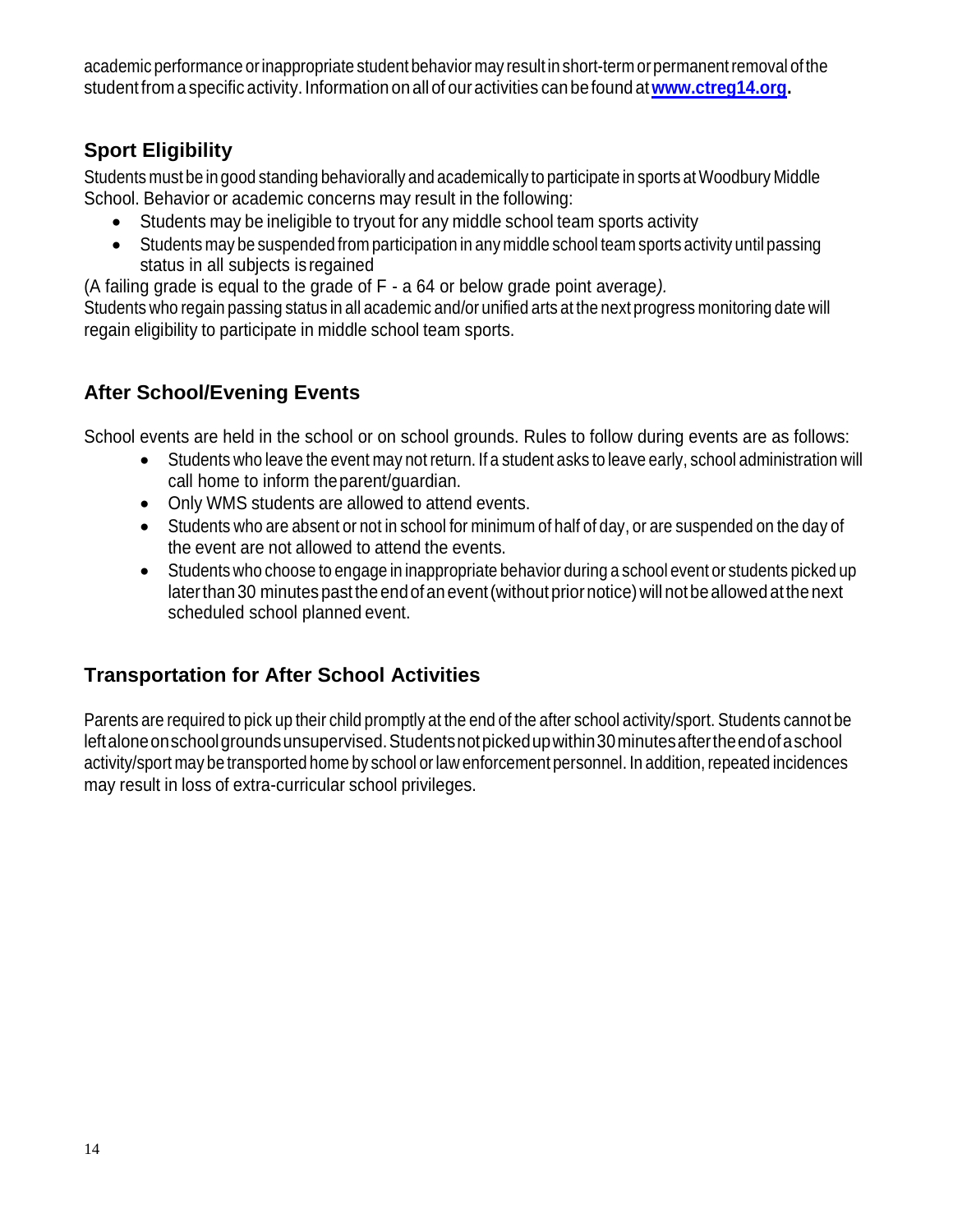# **GENERAL INFORMATION**

School Day: Students should arrive no earlier than 7:00 as there is no supervision. Class begins at the start time listed below.

# **School Hours**

|                   | Regular<br>Day | Wednesday<br>Dismissal | Early<br>Dismissal | Two-Hour<br>Delay |
|-------------------|----------------|------------------------|--------------------|-------------------|
| <b>Start Time</b> | 7:25           | 7:25                   | 7:25               | 9:25              |
| Dismissal<br>Time | 2:15           | 1:35                   | 11:55              | 2:15              |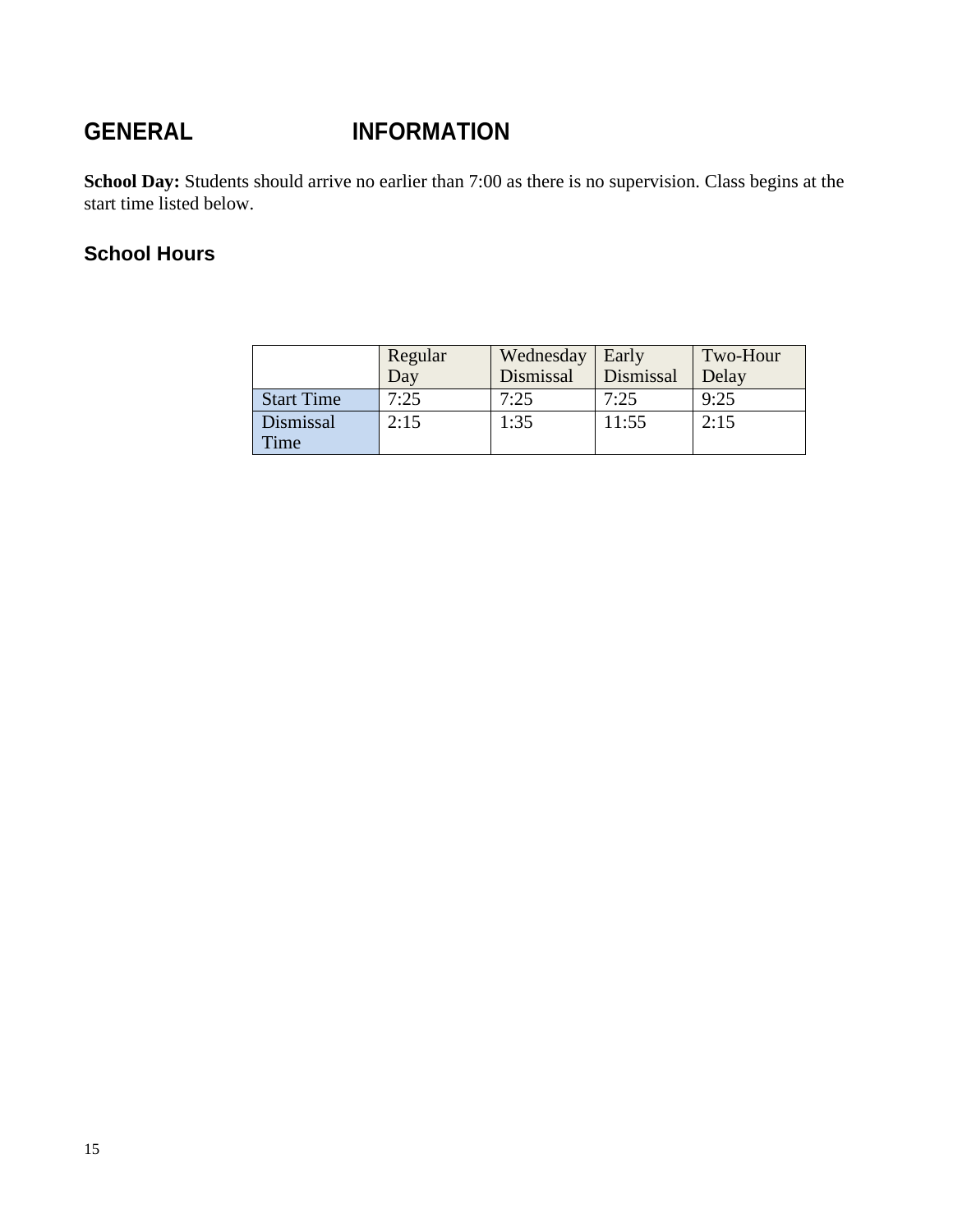# <span id="page-15-0"></span>**Bicycles**

Students may bring bicycles to school at the owner's risk. Students should lock their bikes in the bike rack in the front of the school.

## <span id="page-15-1"></span>**Cafeteria**

Students eat lunch in the cafeteria during their assigned lunch period unless they have a pass from a teacher to go elsewhere.All students seated at the table are to share responsibility for the cleanliness table and the lunchroom is to be left tidy.**Noopenfoodorbeveragesmaybe takenfromthecafeteria.Please seethelink forthe Woodbury Middle School Food Service:** [https://www.ctreg14.org/schools/woodbury-middle-school/food](https://www.ctreg14.org/schools/woodbury-middle-school/food-services)[services](https://www.ctreg14.org/schools/woodbury-middle-school/food-services)

## <span id="page-15-2"></span>**Contacting Teachers**

Teachers may be contacted by email during the school day (www.ctreg14.org). Phone calls to teachers during class time will be recorded as a message and put into teacher mailboxes (Emergency calls will be forwarded immediately).

# <span id="page-15-3"></span>**Emergency Closing, Late Opening and Early Dismissal**

If school is to be delayed, dismissed early, or closed due to inclement weather or any other emergency, announcements will be made on major TV and radio stations, Alert Now, and our district website [\(www.ctreg14.org\)](http://www.ctreg14.org/).

# <span id="page-15-4"></span>**PowerSchool Registration**

PowerSchool registration is our web based annual registration for your child. Included in this registration is relevant emergency, health, and handbook information, as well as, the Acceptable Use Policy for Region 14 students. This registration information will need to be completed each year. PowerSchool registration will come as an email with the subject line: *Regional School District #14 - Registration for (student name)*. Open this email, follow the directions and submit your child's annual registration information.

# <span id="page-15-5"></span>**Homework Requests for Extended Illness**

Parents should request homework for students who are going to be out of school because of an extended illness (3 ormoredays).Homeworkforastudentabsentwithanextendedillnesscanbepickedupintheofficebetween 2:30-3:30PM.Studentsgoingonextendedtripsduringschooltimearerequiredtoreporttoallteacherspriorto leaving to determine missed assignments and to make up all assignments when they return

## <span id="page-15-6"></span>**Homework and Assessments**

Homework varies depending on the grade level and subject area. All students are strongly encouraged to read at home, each night, for at least 30 minutes. This practice builds reading stamina, background knowledge, and a positive life-long practice. Please contact gradelevel Team Leaders with questions about homework.

 Google Classroom is maintained regularly by all teachers. Student can access each teacher's classroom from an anywhere they have internet access through their Google account. Class assignments, resources, upcoming project etc. can be found on this site. Note: Grades are maintained inPowerSchool.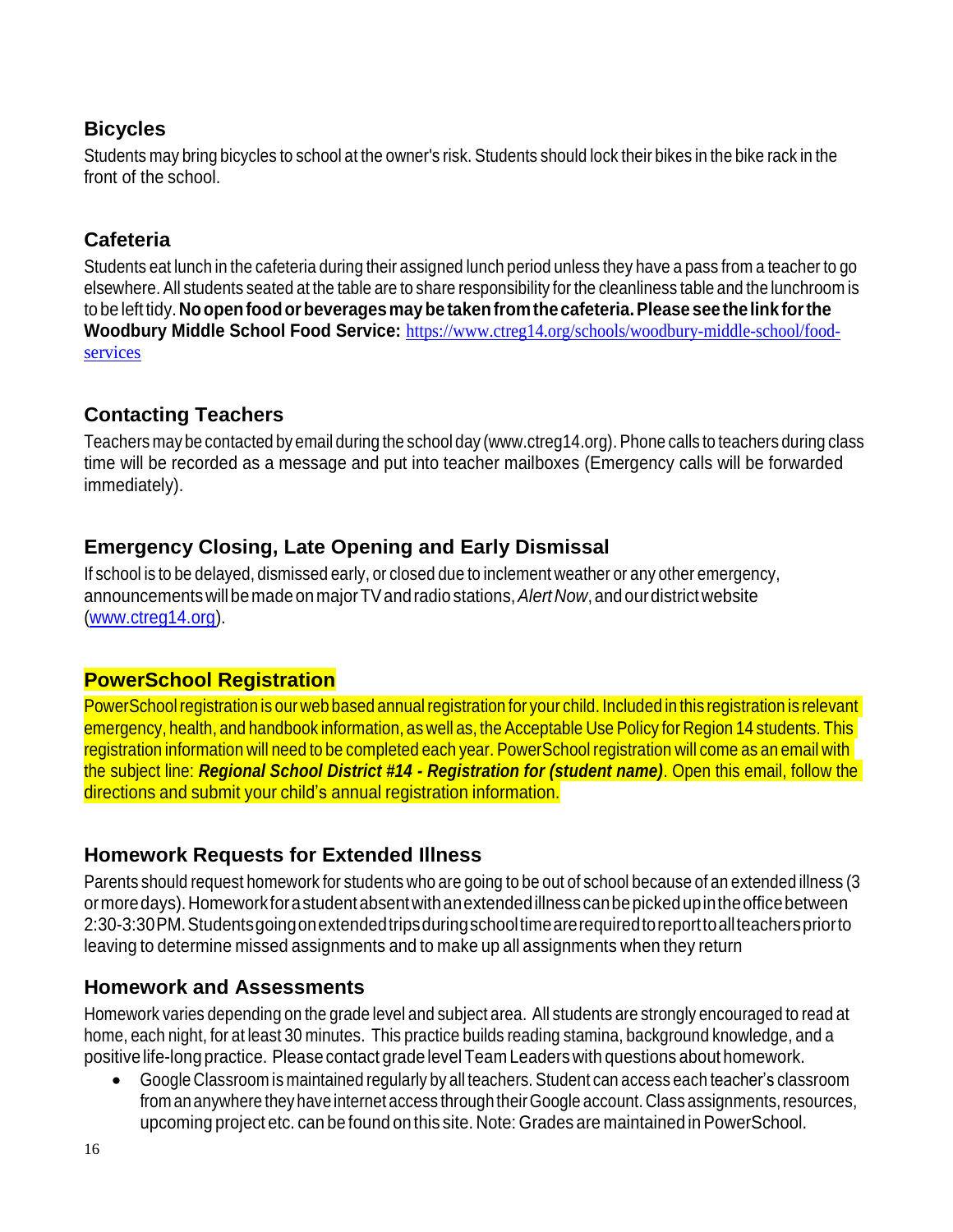# <span id="page-16-0"></span>**Lockers**

Each student is assigned a locker at the beginning of the school year. Only school locks may be used to secure all school lockers. All other locks will be removed. Students are expected to lock their lockers to ensure the security of theirbelongings.Studentsareallowedandencouragedtobringapersonal combinationlockfortheirfortheir physical education lockers.

# <span id="page-16-1"></span>**Eighth Grade Graduation Ceremony**

Participating in eighth grade graduation is a privilege reserved for students who are in good academic and behavior standings. Studentsreceivingafinalfailinggradeinoneormoresubjectsmaybeineligibletoparticipateinthe graduation ceremony as determined by the administration of Woodbury Middle School. Please support your eighth grade student in his/her learning for the entire school year. Eighth grade teachers, support staff, and administration are committed to helping all students succeed. Please contact us at any time if you are concerned with your child's progress.

## <span id="page-16-2"></span>**Photographing of Students**

Photographsorvideosmaybetakenof classesandevents.Thesemaybeplacedinthenewspaperorother publications.OBJECTIONS MUSTBEFORWARDED TOTHEPRINCIPAL IN WRITINGATTHEBEGINNINGOF THE SCHOOL YEAR TO ENSURE THE STUDENT IS NOT PHOTOGRAPHED/VIDEOTAPED.

## <span id="page-16-3"></span>**PowerSchool**

PowerSchool is a web based program that allows parents and students to monitor school progress throughout the school year. Login information can be obtained through the main office. Additional notices may be sent if deemed necessary or requested by the parent(s)/guardian.

## <span id="page-16-4"></span>**Residence/Telephone Changes**

Parents must report any changes of residence, telephone or email during the year to the main office in writing.

## <span id="page-16-5"></span>**Report Cards**

The academic year is divided into trimesters. Report cards will be be available online at the end of each trimester.

#### <span id="page-16-6"></span>**Short-Term Homework Assignments**

Students are expected to complete homework assignments on a regular basis and on time.

## <span id="page-16-7"></span>**Tests**

Astudentwhoisabsentonthedayofatestduetoillness,religiousholiday,oremergencywillnotbeexpectedto take the test on the day of his/her return to school. If a student has an excused absence, an appropriate amount of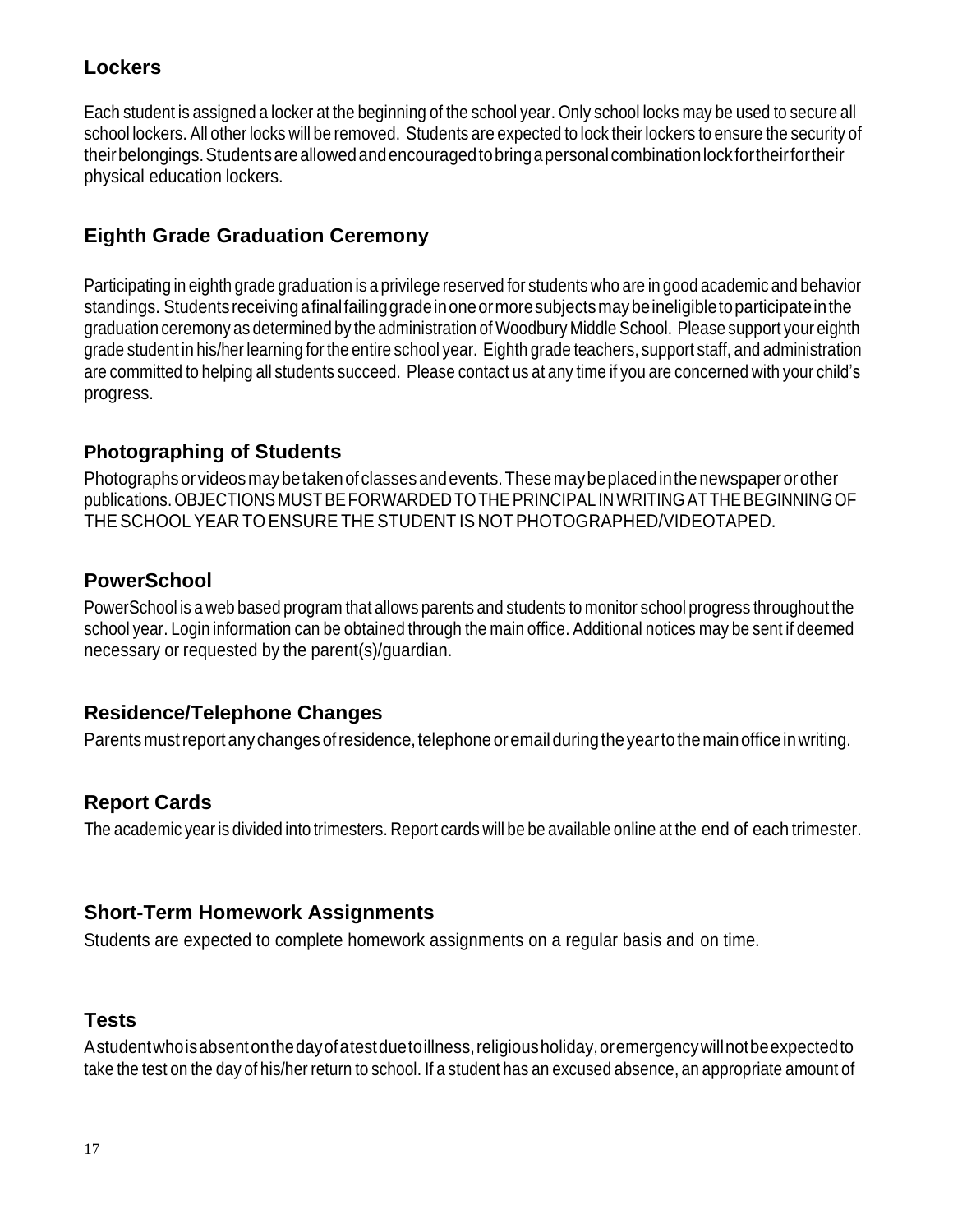time, equal to the amount of days absent or longer at the teacher's discretion, will be allowed to complete the work or take a test.

# <span id="page-17-0"></span>**Visitors**

Each visitor must report to the main office and sign in and leave his/her driver's license or other identification upon entering the building. Parents and guardians are encouraged to visit the school. All visitors - parents, guardians, and prospective students-should contact the building principal in advance to make arrangements for a visit.

# <span id="page-17-1"></span>Bullying: (Board Policy #5131.911): **REPORTING PROCEDURES**

**Please refer to the Region 14 District Handbook for further information.**

**Title IX Coordinator:** Director of Special Services RegionalSchool District #14 5 Minortown Road Woodbury, CT 06798 203-263-4330, ext. 1110

Allcomplaintswillbepromptlyinvestigatedinasconfidentialamanneraspracticalandappropriatecorrective action will be taken when warranted. Any employee, student, volunteer or other individual under the control of the school system who is determined after an investigation to have engaged in harassment in violation of this policy will be subject to discipline, including possible dismissal or expulsion.

## **Please refer to the Region 14 District Handbook for further information.**

# SCHOOL RECORDS AND CONFIDENTIALITY

<span id="page-17-2"></span>**Please refer to the Region 14 District Handbook for further information.**

# PESTICIDE USE POLICY

## <span id="page-17-3"></span>**Please refer to the Region 14 District Handbook for further information.**

HOMELESS STUDENTS